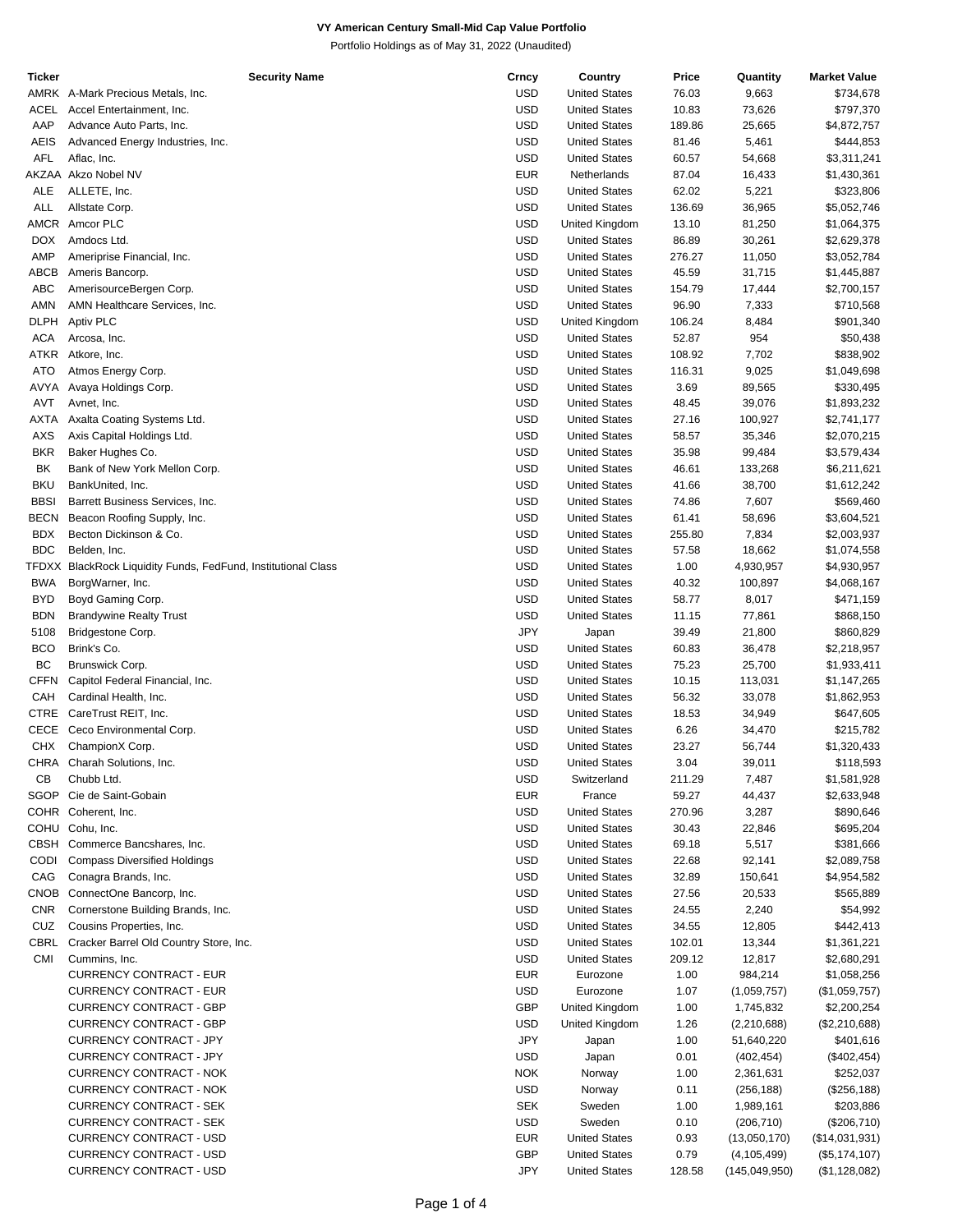Portfolio Holdings as of May 31, 2022 (Unaudited)

| <b>Ticker</b> |                                      | <b>Security Name</b> | Crncy      | Country              | Price  | Quantity       | <b>Market Value</b> |
|---------------|--------------------------------------|----------------------|------------|----------------------|--------|----------------|---------------------|
|               | <b>CURRENCY CONTRACT - USD</b>       |                      | <b>NOK</b> | <b>United States</b> | 9.37   | (14, 856, 810) | (\$1,585,543)       |
|               | <b>CURRENCY CONTRACT - USD</b>       |                      | <b>SEK</b> | <b>United States</b> | 9.76   | (8,337,660)    | $(\$854,597)$       |
|               | <b>CURRENCY CONTRACT - USD</b>       |                      | <b>USD</b> | <b>United States</b> | 1.00   | 23,426,244     | \$23,426,244        |
| <b>CVBF</b>   | CVB Financial Corp.                  |                      | <b>USD</b> | <b>United States</b> | 24.78  | 4,664          | \$115,574           |
| PLAY          | Dave & Buster's Entertainment, Inc.  |                      | <b>USD</b> | <b>United States</b> | 37.89  | 27,202         | \$1,030,684         |
| <b>DLX</b>    | Deluxe Corp.                         |                      | <b>USD</b> | <b>United States</b> | 23.93  | 42,397         | \$1,014,560         |
| XRAY          | DENTSPLY SIRONA, Inc.                |                      | <b>USD</b> | <b>United States</b> | 39.56  | 40,086         | \$1,585,802         |
| <b>DVN</b>    | Devon Energy Corp.                   |                      | <b>USD</b> | <b>United States</b> | 74.90  | 78,507         | \$5,880,174         |
| <b>DRT</b>    | <b>DIRTT Environmental Solutions</b> |                      | <b>USD</b> | Canada               | 1.11   | 79,057         | \$87,753            |
|               |                                      |                      |            |                      |        |                |                     |
| <b>DLTR</b>   | Dollar Tree, Inc.                    |                      | USD        | <b>United States</b> | 160.33 | 31,109         | \$4,987,706         |
| <b>DFIN</b>   | Donnelley Financial Solutions, Inc.  |                      | <b>USD</b> | <b>United States</b> | 31.11  | 33,689         | \$1,048,065         |
| <b>DXPE</b>   | DXP Enterprises, Inc.                |                      | <b>USD</b> | <b>United States</b> | 30.68  | 22,826         | \$700,302           |
| DY            | Dycom Industries, Inc.               |                      | <b>USD</b> | <b>United States</b> | 93.11  | 14,544         | \$1,354,192         |
| ESTE          | Earthstone Energy, Inc.              |                      | <b>USD</b> | <b>United States</b> | 18.02  | 15,378         | \$277,112           |
| DEA           | Easterly Government Properties, Inc. |                      | <b>USD</b> | <b>United States</b> | 19.63  | 22,444         | \$440,576           |
| <b>EPC</b>    | Edgewell Personal Care Co.           |                      | <b>USD</b> | <b>United States</b> | 36.40  | 49,372         | \$1,797,141         |
| EIX           | Edison International                 |                      | <b>USD</b> | <b>United States</b> | 69.91  | 80,606         | \$5,635,165         |
| <b>EMBC</b>   | Embecta Corp.                        |                      | <b>USD</b> | <b>United States</b> | 24.78  | 84,564         | \$2,095,496         |
| EMR           | Emerson Electric Co.                 |                      | <b>USD</b> | <b>United States</b> | 88.66  | 65,907         | \$5,843,315         |
| <b>ACT</b>    | Enact Holdings, Inc.                 |                      | <b>USD</b> | <b>United States</b> | 24.32  | 10,834         | \$263,483           |
| <b>ENOV</b>   | Enovis Corp.                         |                      | <b>USD</b> | <b>United States</b> | 66.34  | 15,821         | \$1,049,565         |
| EPD           | Enterprise Products Partners L.P.    |                      | <b>USD</b> | <b>United States</b> | 27.42  | 124,942        | \$3,425,910         |
| <b>EVC</b>    | Entravision Communications Corp.     |                      | <b>USD</b> | <b>United States</b> | 5.23   | 140,575        | \$735,207           |
| <b>EVA</b>    | Enviva, Inc.                         |                      | <b>USD</b> | <b>United States</b> | 77.89  | 9,267          | \$721,807           |
| EQIX          | Equinix, Inc.                        |                      | <b>USD</b> | <b>United States</b> | 687.09 | 4,744          | \$3,259,555         |
| ESAB          | Esab Corp.                           |                      | <b>USD</b> | <b>United States</b> | 50.00  | 15,578         | \$778,900           |
| ESS           | Essex Property Trust, Inc.           |                      | <b>USD</b> | <b>United States</b> | 283.85 | 7,968          | \$2,261,717         |
|               |                                      |                      | <b>USD</b> |                      |        |                |                     |
| EEFT          | Euronet Worldwide, Inc.              |                      |            | <b>United States</b> | 121.16 | 3,216          | \$389,651           |
| EVRG          | Evergy, Inc.                         |                      | <b>USD</b> | <b>United States</b> | 69.94  | 12,784         | \$894,113           |
| ES            | <b>Eversource Energy</b>             |                      | <b>USD</b> | <b>United States</b> | 92.32  | 12,424         | \$1,146,984         |
| <b>EVTC</b>   | EVERTEC, Inc.                        |                      | <b>USD</b> | Puerto Rico          | 37.94  | 59,424         | \$2,254,547         |
| <b>FFIV</b>   | F5, Inc.                             |                      | <b>USD</b> | <b>United States</b> | 163.04 | 16,400         | \$2,673,856         |
| <b>FBP</b>    | First BanCorp. Puerto Rico           |                      | <b>USD</b> | <b>United States</b> | 14.93  | 134,375        | \$2,006,219         |
| <b>FHB</b>    | First Hawaiian, Inc.                 |                      | <b>USD</b> | <b>United States</b> | 25.61  | 147,446        | \$3,776,092         |
| <b>FIBK</b>   | First Interstate Bancsystem, Inc.    |                      | <b>USD</b> | <b>United States</b> | 38.07  | 3,475          | \$132,293           |
| <b>FRME</b>   | First Merchants Corp.                |                      | <b>USD</b> | <b>United States</b> | 41.16  | 8,182          | \$336,771           |
| <b>FMBH</b>   | First Mid Bancshares, Inc.           |                      | <b>USD</b> | <b>United States</b> | 37.65  | 6,269          | \$236,028           |
| <b>FNB</b>    | FNB Corp.                            |                      | USD        | <b>United States</b> | 12.15  | 156,263        | \$1,898,595         |
| <b>FCPT</b>   | Four Corners Property Trust, Inc.    |                      | <b>USD</b> | <b>United States</b> | 27.57  | 31,966         | \$881,303           |
| <b>FOX</b>    | Fox Corp. - Class B                  |                      | <b>USD</b> | <b>United States</b> | 32.71  | 114,746        | \$3,753,342         |
| <b>GTES</b>   | Gates Industrial Corp. PLC           |                      | <b>USD</b> | <b>United States</b> | 12.76  | 101,594        | \$1,296,339         |
| GIS           | General Mills, Inc.                  |                      | <b>USD</b> | <b>United States</b> | 69.85  | 13,416         | \$937,108           |
| GTY           | Getty Realty Corp.                   |                      | USD        | <b>United States</b> | 27.94  | 16,955         | \$473,723           |
| <b>GMS</b>    | GMS, Inc.                            |                      | <b>USD</b> | <b>United States</b> | 49.81  | 25,352         | \$1,262,783         |
| GHM           | Graham Corp.                         |                      | <b>USD</b> | <b>United States</b> | 7.41   | 13,541         | \$100,339           |
| GPK           | Graphic Packaging Holding Co.        |                      | USD        | <b>United States</b> | 22.26  | 92,697         | \$2,063,435         |
| THG           | Hanover Insurance Group, Inc.        |                      | <b>USD</b> | <b>United States</b> | 146.60 | 10,846         | \$1,590,024         |
| HAYW          | Hayward Holdings, Inc.               |                      | <b>USD</b> | <b>United States</b> | 15.30  | 40,132         | \$614,020           |
| HR            | Healthcare Realty Trust, Inc.        |                      | <b>USD</b> | <b>United States</b> | 29.07  | 11,727         | \$340,904           |
| HCSG          | Healthcare Services Group, Inc.      |                      | <b>USD</b> | <b>United States</b> | 17.17  | 25,630         | \$440,067           |
|               |                                      |                      | <b>USD</b> | <b>United States</b> |        |                |                     |
| HTA           | Healthcare Trust of America, Inc.    |                      |            |                      | 30.05  | 93,796         | \$2,818,570         |
| PEAK          | Healthpeak Properties, Inc.          |                      | <b>USD</b> | <b>United States</b> | 29.69  | 136,880        | \$4,063,967         |
| HTLD          | Heartland Express, Inc.              |                      | <b>USD</b> | <b>United States</b> | 14.28  | 113,203        | \$1,616,539         |
|               | HEN3D Henkel AG & Co. KGaA           |                      | <b>EUR</b> | Germany              | 68.46  | 21,076         | \$1,442,875         |
| <b>HSIC</b>   | Henry Schein, Inc.                   |                      | <b>USD</b> | <b>United States</b> | 85.64  | 41,541         | \$3,557,571         |
| <b>HIW</b>    | Highwoods Properties, Inc.           |                      | <b>USD</b> | <b>United States</b> | 39.29  | 10,430         | \$409,795           |
| НОМВ          | Home Bancshares, Inc./Conway AR      |                      | <b>USD</b> | <b>United States</b> | 22.59  | 62,973         | \$1,422,560         |
| <b>HPQ</b>    | HP, Inc.                             |                      | <b>USD</b> | <b>United States</b> | 38.84  | 84,315         | \$3,274,795         |
| HUBB          | Hubbell, Inc.                        |                      | <b>USD</b> | <b>United States</b> | 189.86 | 5,192          | \$985,753           |
| HII           | Huntington Ingalls Industries, Inc.  |                      | <b>USD</b> | <b>United States</b> | 210.46 | 12,908         | \$2,716,618         |
| <b>IBEX</b>   | <b>IBEX Holdings Ltd.</b>            |                      | <b>USD</b> | <b>United States</b> | 17.90  | 16,613         | \$297,373           |
| IIVI          | II-VI, Inc.                          |                      | USD        | <b>United States</b> | 62.50  | 45,221         | \$2,826,313         |
| <b>IMIL</b>   | <b>IMI PLC</b>                       |                      | <b>GBP</b> | United Kingdom       | 17.79  | 75,199         | \$1,337,432         |
| <b>INDB</b>   | Independent Bank Corp.               |                      | <b>USD</b> | <b>United States</b> | 83.30  | 9,345          | \$778,439           |
| <b>IBTX</b>   | Independent Bank Group, Inc.         |                      | <b>USD</b> | <b>United States</b> | 73.08  | 15,898         | \$1,161,826         |
| <b>JRVR</b>   | James River Group Holdings Ltd.      |                      | <b>USD</b> | <b>United States</b> | 25.55  | 6,082          | \$155,395           |
| <b>SJM</b>    | JM Smucker Co.                       |                      | <b>USD</b> | <b>United States</b> | 125.37 | 18,064         | \$2,264,684         |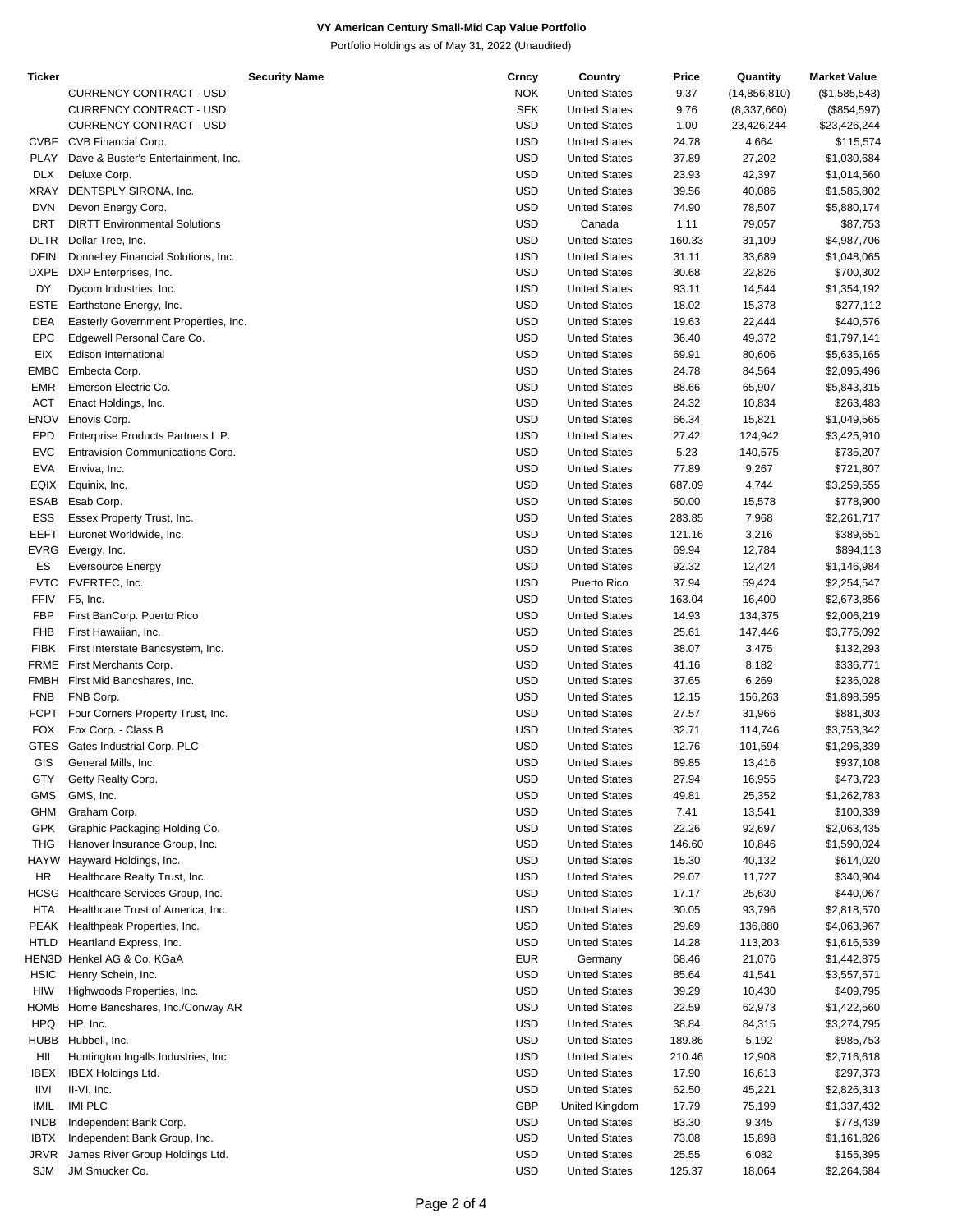Portfolio Holdings as of May 31, 2022 (Unaudited)

| <b>Ticker</b> | <b>Security Name</b>               | Crncy      | Country              | Price  | Quantity | <b>Market Value</b> |
|---------------|------------------------------------|------------|----------------------|--------|----------|---------------------|
| <b>JNPR</b>   | Juniper Networks, Inc.             | <b>USD</b> | <b>United States</b> | 30.68  | 24,444   | \$749,942           |
| <b>KAR</b>    | KAR Auction Services, Inc.         | <b>USD</b> | <b>United States</b> | 15.97  | 70,583   | \$1,127,211         |
| KRT           | Karat Packaging, Inc.              | <b>USD</b> | <b>United States</b> | 19.63  | 7,309    | \$143,476           |
| Κ             | Kellogg Co.                        | <b>USD</b> | <b>United States</b> | 69.74  | 13,197   | \$920,359           |
| KMB           | Kimberly-Clark Corp.               | <b>USD</b> | <b>United States</b> | 133.02 | 28,532   | \$3,795,327         |
| <b>KRG</b>    | Kite Realty Group Trust            | <b>USD</b> | <b>United States</b> | 20.96  | 15,870   | \$332,635           |
| ADA           | Koninklijke Ahold Delhaize NV      | <b>EUR</b> | Netherlands          | 27.58  | 169,824  | \$4,682,948         |
| PHG           | Koninklijke Philips Electronics NV | <b>USD</b> | Netherlands          | 25.93  | 48,135   | \$1,248,141         |
| KFY           | Korn Ferry                         | USD        | <b>United States</b> | 61.46  | 29,688   | \$1,824,624         |
| <b>KLIC</b>   | Kulicke & Soffa Industries, Inc.   | <b>USD</b> | <b>United States</b> | 54.17  | 37,828   |                     |
|               | <b>LOOMIS Loomis AB</b>            |            |                      |        |          | \$2,049,143         |
|               |                                    | <b>SEK</b> | Sweden               | 25.31  | 30,914   | \$782,433           |
| LXFR          | Luxfer Holdings PLC                | <b>USD</b> | United Kingdom       | 16.70  | 14,019   | \$234,117           |
| <b>LXFR</b>   | <b>Luxfer Holdings PLC</b>         | <b>USD</b> | United Kingdom       | 16.70  | 455      | \$7,599             |
| <b>MBUU</b>   | Malibu Boats, Inc.                 | <b>USD</b> | <b>United States</b> | 58.60  | 19,205   | \$1,125,413         |
| HZO           | MarineMax, Inc.                    | <b>USD</b> | <b>United States</b> | 41.41  | 28,554   | \$1,182,421         |
| <b>MCK</b>    | McKesson Corp.                     | <b>USD</b> | <b>United States</b> | 328.69 | 3,365    | \$1,106,042         |
| <b>MTX</b>    | Minerals Technologies, Inc.        | <b>USD</b> | <b>United States</b> | 66.26  | 17,433   | \$1,155,111         |
| MHK           | Mohawk Industries, Inc.            | <b>USD</b> | <b>United States</b> | 141.46 | 5,547    | \$784,679           |
| MNDIL         | Mondi PLC                          | <b>GBP</b> | United Kingdom       | 19.44  | 110,098  | \$2,140,290         |
| <b>MSM</b>    | MSC Industrial Direct Co.          | <b>USD</b> | <b>United States</b> | 84.93  | 52,259   | \$4,438,357         |
| <b>NHI</b>    | National Health Investors, Inc.    | <b>USD</b> | <b>United States</b> | 59.15  | 11,447   | \$677,090           |
| <b>NHC</b>    | National Healthcare Corp.          | <b>USD</b> | <b>United States</b> | 70.29  | 3,982    | \$279,895           |
| <b>NCSM</b>   | NCS Multistage Holdings, Inc.      | <b>USD</b> | <b>United States</b> | 40.30  | 1,117    | \$45,015            |
| <b>NTRS</b>   | Northern Trust Corp.               | <b>USD</b> | <b>United States</b> | 111.75 | 62,793   | \$7,017,118         |
| <b>NWN</b>    | Northwest Natural Holding Co.      | USD        | <b>United States</b> | 54.29  | 3,794    | \$205,976           |
|               |                                    |            |                      |        |          |                     |
| <b>NWE</b>    | NorthWestern Corp.                 | <b>USD</b> | <b>United States</b> | 61.27  | 57,613   | \$3,529,949         |
|               | NORWEGIAN KRONE                    | <b>NOK</b> | Norway               | 9.37   | 454,322  | \$48,473            |
| NVT           | nVent Electric PLC                 | <b>USD</b> | United Kingdom       | 35.40  | 125,800  | \$4,453,320         |
| <b>ONB</b>    | Old National Bancorp.              | USD        | <b>United States</b> | 15.90  | 118,764  | \$1,888,348         |
| ONEW          | OneWater Marine, Inc.              | <b>USD</b> | <b>United States</b> | 34.20  | 26,094   | \$892,415           |
| <b>OTEX</b>   | Open Text Corp.                    | <b>USD</b> | Canada               | 41.01  | 68,378   | \$2,804,182         |
|               | OBNK Origin Bancorp, Inc.          | <b>USD</b> | <b>United States</b> | 39.08  | 12,954   | \$506,242           |
|               | ORKO Orkla ASA                     | <b>NOK</b> | Norway               | 7.87   | 199,406  | \$1,569,361         |
| OSK           | Oshkosh Corp.                      | <b>USD</b> | <b>United States</b> | 92.91  | 42,213   | \$3,922,010         |
| <b>PCAR</b>   | Paccar, Inc.                       | <b>USD</b> | <b>United States</b> | 86.84  | 18,271   | \$1,586,654         |
| PPBI          | Pacific Premier Bancorp, Inc.      | <b>USD</b> | <b>United States</b> | 32.56  | 41,308   | \$1,344,988         |
| <b>PKG</b>    | Packaging Corp. of America         | <b>USD</b> | <b>United States</b> | 157.28 | 19,759   | \$3,107,696         |
| <b>PTVE</b>   | Pactiv Evergreen, Inc.             | <b>USD</b> | <b>United States</b> | 10.29  | 95,951   | \$987,336           |
| <b>PAX</b>    | Patria Investments Ltd.            | <b>USD</b> | Cayman Islands       | 16.45  | 18,711   | \$307,796           |
| <b>PDCO</b>   | Patterson Cos., Inc.               | <b>USD</b> | <b>United States</b> | 31.59  | 42,885   | \$1,354,737         |
|               |                                    |            |                      |        |          |                     |
| <b>PENN</b>   | Penn National Gaming, Inc.         | USD        | <b>United States</b> | 31.96  | 13,214   | \$422,319           |
| PAG           | Penske Auto Group, Inc.            | <b>USD</b> | <b>United States</b> | 115.14 | 19,389   | \$2,232,449         |
| PSX           | Phillips 66                        | <b>USD</b> | <b>United States</b> | 100.81 | 37,355   | \$3,765,758         |
| DOC           | <b>Physicians Realty Trust</b>     | <b>USD</b> | <b>United States</b> | 18.55  | 17,734   | \$328,966           |
| <b>PNW</b>    | Pinnacle West Capital Corp.        | <b>USD</b> | <b>United States</b> | 77.65  | 38,120   | \$2,960,018         |
| <b>PXD</b>    | Pioneer Natural Resources Co.      | <b>USD</b> | <b>United States</b> | 277.94 | 17,750   | \$4,933,435         |
| <b>PNM</b>    | PNM Resources, Inc.                | <b>USD</b> | <b>United States</b> | 47.53  | 7,931    | \$376,960           |
| PII           | Polaris, Inc.                      | <b>USD</b> | <b>United States</b> | 106.55 | 19,403   | \$2,067,390         |
|               | POUND STERLING                     | GBP        | United Kingdom       | 0.79   | 69,202   | \$87,201            |
| <b>PFC</b>    | Premier Financial Corp.            | <b>USD</b> | <b>United States</b> | 27.17  | 13,949   | \$378,994           |
| <b>PRA</b>    | ProAssurance Corp.                 | <b>USD</b> | <b>United States</b> | 22.21  | 29,114   | \$646,622           |
| PB            | Prosperity Bancshares, Inc.        | <b>USD</b> | <b>United States</b> | 72.50  | 54,760   | \$3,970,100         |
| <b>PFS</b>    | Provident Financial Services, Inc. | <b>USD</b> | <b>United States</b> | 22.99  | 22,471   | \$516,608           |
| QCRH          | QCR Holdings, Inc.                 | <b>USD</b> | <b>United States</b> | 55.42  | 6,967    | \$386,111           |
| <b>DGX</b>    | Quest Diagnostics, Inc.            | <b>USD</b> | <b>United States</b> | 141.02 | 36,632   | \$5,165,845         |
|               |                                    | <b>USD</b> | <b>United States</b> |        |          | \$1,955,117         |
| O             | Realty Income Corp.                |            |                      | 68.22  | 28,659   |                     |
| <b>RRGB</b>   | Red Robin Gourmet Burgers, Inc.    | <b>USD</b> | <b>United States</b> | 9.84   | 30,991   | \$304,951           |
| REG           | Regency Centers Corp.              | <b>USD</b> | <b>United States</b> | 68.21  | 50,043   | \$3,413,433         |
| RGA           | Reinsurance Group of America, Inc. | <b>USD</b> | <b>United States</b> | 125.85 | 39,077   | \$4,917,840         |
| <b>RSG</b>    | Republic Services, Inc.            | <b>USD</b> | <b>United States</b> | 133.84 | 9,079    | \$1,215,133         |
| SBRA          | Sabra Healthcare REIT, Inc.        | <b>USD</b> | <b>United States</b> | 14.04  | 19,419   | \$272,643           |
| <b>SKY</b>    | Skyline Champion Corp.             | <b>USD</b> | <b>United States</b> | 53.13  | 32,406   | \$1,721,731         |
| <b>SWP</b>    | Sodexo SA                          | <b>EUR</b> | France               | 74.71  | 35,120   | \$2,623,916         |
| <b>DTC</b>    | Solo Brands, Inc.                  | <b>USD</b> | <b>United States</b> | 5.03   | 43,925   | \$220,943           |
| SON           | Sonoco Products Co.                | <b>USD</b> | <b>United States</b> | 58.47  | 48,850   | \$2,856,260         |
| <b>SSB</b>    | SouthState Corp.                   | <b>USD</b> | <b>United States</b> | 80.82  | 24,390   | \$1,971,200         |
| LUV           | Southwest Airlines Co.             | <b>USD</b> | <b>United States</b> | 45.86  | 113,895  | \$5,223,225         |
|               |                                    |            |                      |        |          |                     |